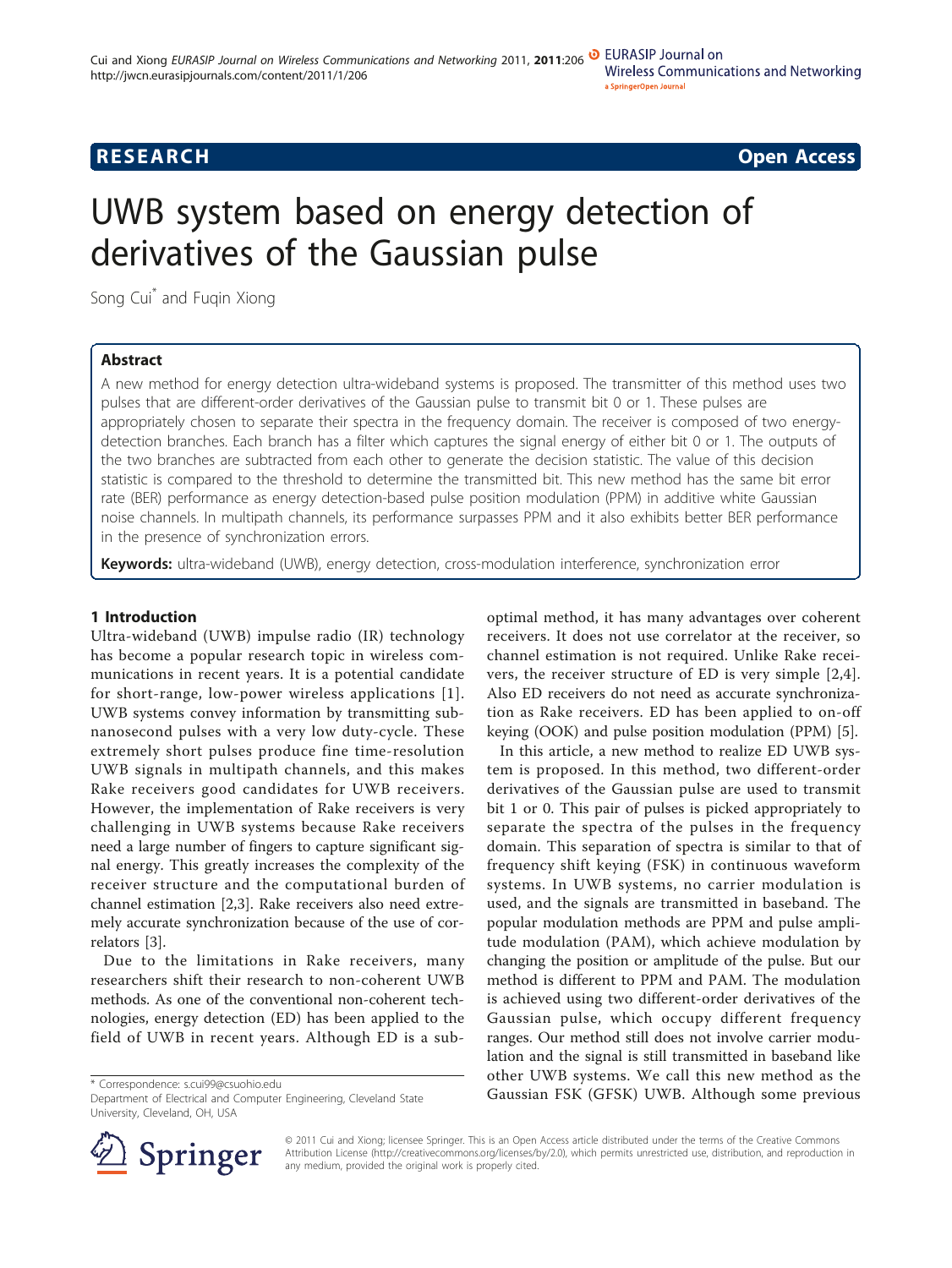studies about FSK-UWB have been proposed in [[6](#page-17-0)-[8](#page-17-0)], but these methods all use sinusoidal waveforms as carriers to modulate signal spectra to desired locations. In UWB systems, the transmission of the signal is carrierless, so it needs fewer RF components than carrierbased transmission. This makes UWB transceiver structure much simpler and cheaper than carrier-based systems. Without using carrier modulation, the mixer and local oscillator are removed from the transceiver. This greatly reduces the complexity and cost, especially when a signal is transmitted in high frequency. Carrier recover stage is also removed from the receiver [[9](#page-17-0)]. It seems that these FSK-UWB methods proposed by previous researchers are not good methods since they induce carrier modulation. In recent years, pulse shape modulation (PSM) is also proposed for UWB systems. This modulation method uses orthogonal pulse waveform to transmit different signals. Hermite and modified Hermite pulses are chosen as orthogonal pulses in PSM method. However, Hermit pulse is not suitable to our GFSK system. Although different-order Hermit pulses are orthogonal, their spectra are not well separated as differentorder Gaussian pulses. In [\[10](#page-17-0),[11\]](#page-17-0), the spectra of different-order Hermite pulses greatly overlapped, and in [[12](#page-17-0)] the spectra of some Hermite pulses with different-order almost entirely overlapped together. Since the ED receiver exploits the filter to remove out of band energy and capture the signal energy, Hermite pulse is not a good candidate since the overlapped spectra of different-order pulses cannot be distinguished by the filters. In Gaussian pulse family, the bandwidths of different-order pulses are similar. However, the center frequencies are greatly different. The center frequency of a higher-order pulse is located at higher frequency location [\[13\]](#page-17-0). When an appropriate pulse pair is chosen, the signal spectra will effectively be separated. We can use two filters, which have different passband frequency ranges, to distinguish the different signals effectively. This is the reason we chose Gaussian pulse in this article.

The research results show that our GFSK system has the same bit error rate (BER) performance as an ED PPM system in additive white Gaussian noise (AWGN) channels. In multipath channels, GFSK does not suffer cross-modulation interference as in PPM, and the BER performance greatly surpasses that of PPM. Also this method is much more immune to synchronization errors than PPM.

The rest of the article is structured as follows. Section 2 introduces the system models. Section 3 evaluates system performance in AWGN channels. Section 4 evaluates system performance in multipath channels. The effect of synchronization errors on system performance is analyzed in Section 5. In Section 6, the numerical results are analyzed. In Section 7, the conclusions are stated.

# 2 System models

## 2.1 System model of GFSK

The design idea of this new system originates from spectral characteristics of the derivatives of the Gaussian pulse. The Fourier transform  $X_f$  and center frequency  $f_c$ of the kth-order derivative are given by [\[13](#page-17-0)]

$$
X_f \propto f^k \exp(-\pi f^2 \alpha^2/2) \tag{1}
$$

$$
f_{\rm c} = \sqrt{k} / (\alpha \sqrt{\pi}) \tag{2}
$$

where  $k$  is the order of the derivative and  $f$  is the frequency. The pulse shaping factor is denoted by  $\alpha$ . If we assign a constant value to  $\alpha$  and change the k value in (1), we obtain spectral curves for different-order derivatives. It is surprising to find that those curves have similar shapes and bandwidths. The major difference is their center frequencies. The reason that the change of center frequencies can be explained directly from (2). If the values of k and  $\alpha$  are appropriately chosen, it is always possible to separate the spectra of the two pulses. To satisfy the UWB emission mask set by Federal Communications Commission (FCC), we chose the pulse-pair for analysis and simulation in this article as follows: the two pulses are 10th- and 30th-order derivatives of the Gaussian pulse, respectively, and the shape factor is  $\alpha$  =  $0.365 \times 10^{-9}$  $0.365 \times 10^{-9}$  $0.365 \times 10^{-9}$ . In Figure 1, the power spectrum density (PSD) of the two pulses and FCC emission mask are shown. A simple method to plot the PSD of two pulses is to plot  $|X_f|^2$  and set the peak value of  $|X_f|^2$  to -41.3<br>dBm which is the maximum power value of ECC emisdBm, which is the maximum power value of FCC emission mask. From Figure [1,](#page-2-0) we can see that both the PSD of two pulses satisfy the FCC mask. However, we should not get confused about the spectral separation of these two pulses. The overlapped section of the signal spectra include very low signal energy, and the only reason to affect our observation is that PSD of pulses and FCC mask in Figure [1](#page-2-0) are plotted using logarithmic scale. A linear scale version of Figure [1](#page-2-0) is shown in Figure [2](#page-3-0). In Figure [2,](#page-3-0) the peak value of signal spectra and FCC mask is normalized to 1, it dose not mean the absolute transmitting power is 1. From Figure [2,](#page-3-0) it is clearly seen that intersection point of the spectral curves is lower than 0.1, which denotes the -10 dB power point. So the overlapped part of signal spectra include very low energy, and the spectra of these two pulses are effectively separated.

Exploiting the spectral characteristics of the pulses, we will construct the transmitter of our GFSK system. Without loss of generality, we focus on single user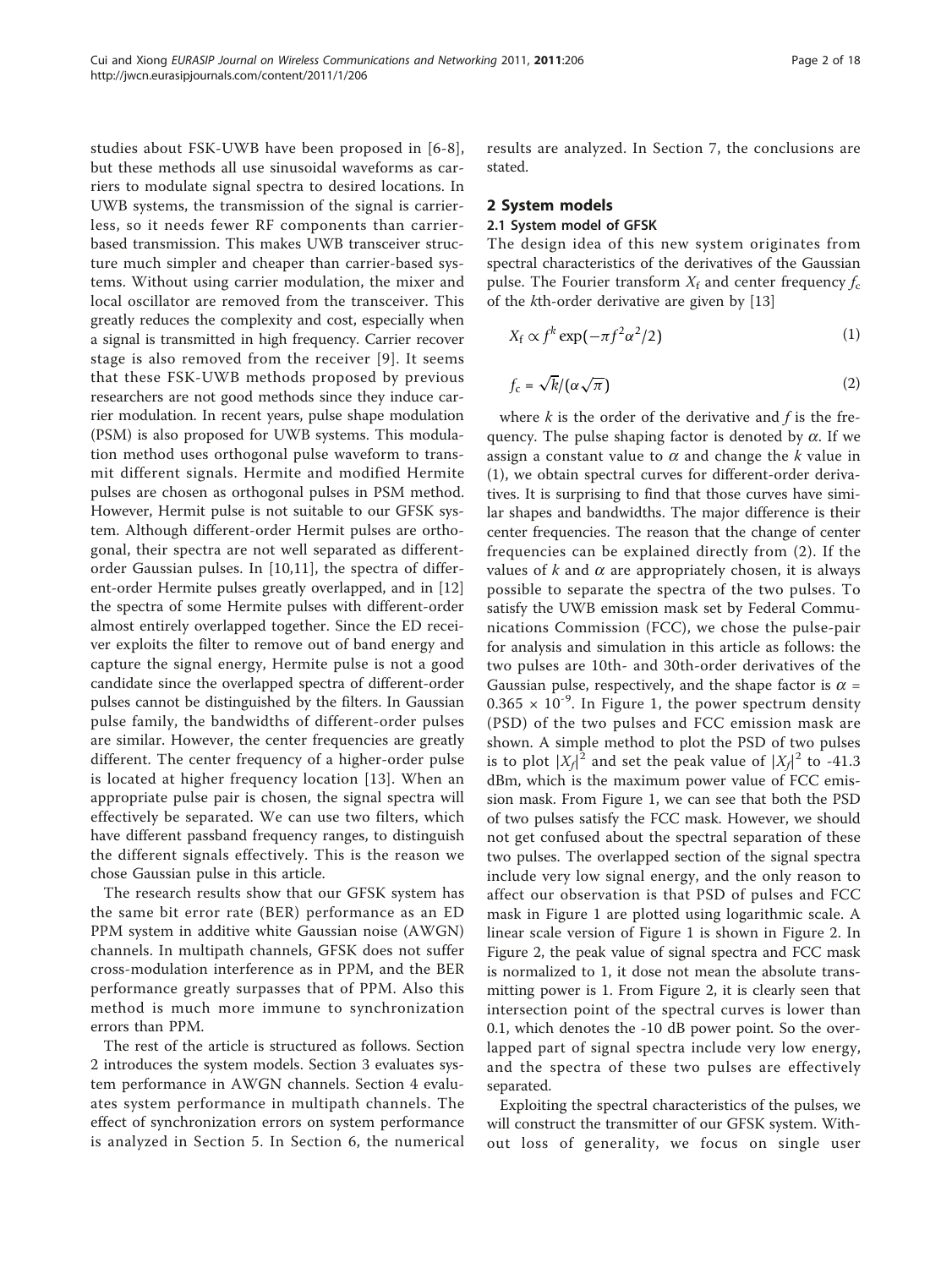<span id="page-2-0"></span>

communication case in this article, and a bit is transmitted only once. The transmitted signal of this system is

$$
s(t)_{\text{GFSK}} = \sum_{j} \sqrt{E_p}(b_j p_1(t - jT_f) + (1 - b_j) p_2(t - jT_f))
$$
 (3)

where  $p_1(t)$  and  $p_2(t)$  denote the pulse waveforms of different-order derivatives with normalized energy, and  $E_p$  is the signal energy. The *j*th transmitted bit is denoted by  $b_i$ . The frame period is denoted by  $T_f$ . The modulation is carried out as follows: when bit 1 is transmitted, the value of  $b_i$  and 1 -  $b_i$  are 1 and 0, respectively, so  $p_1(t)$  is transmitted. Similarly, the transmitted waveform for bit 0 is  $p_2(t)$ .

The receiver is depicted in Figure [3.](#page-3-0) It is separated into two branches, and each branch is a conventional energy detection receiver. The only difference between the two branches is the passband frequency ranges of filters. Filter 1 is designed to pass the signal energy of  $p_1$ (*t*) and reject that of  $p_2(t)$ , and Filter 2 passes the signal energy of  $p_2(t)$  and rejects that of  $p_1(t)$ . The signal arriving at the receiver is denoted by  $s(t)$ , the AWGN is

denoted by  $n(t)$ , and the sum of  $s(t)$  and  $n(t)$  is denoted by  $r(t)$ . The integration interval is  $T \leq T_f$ . The decision statistic is given by  $Z = Z_1 - Z_2$ , where  $Z_1$  and  $Z_2$  are the outputs of branches 1 and 2, respectively. Finally, Z is compared with threshold  $\gamma$  to determine the transmitted bit. If  $Z \ge \gamma$ , then the transmitted bit is 1, otherwise it is 0.

In this GFSK system, the appropriate pulse pair is not limited to the 10th- and 30th-order in Figure 1, and the choice of the pulse pair depends on the bandwidth requirement of the system and its allocated frequency range. Increasing the value of  $\alpha$  decreases the bandwidth, and the center frequencies of the pulses can be shifted to higher frequencies by increasing the order of the derivatives [[13](#page-17-0)]. Also, the spectral separation of a pulse pair can be increased by increasing the difference of the orders of the derivatives. Although the implementation of this system needs high-order derivatives, it is already feasible using current technology to generate such pulses. Many articles describing the hardware implementation of pulse generators for high-order derivatives have been published. In [\[14\]](#page-17-0), a 7th-order pulse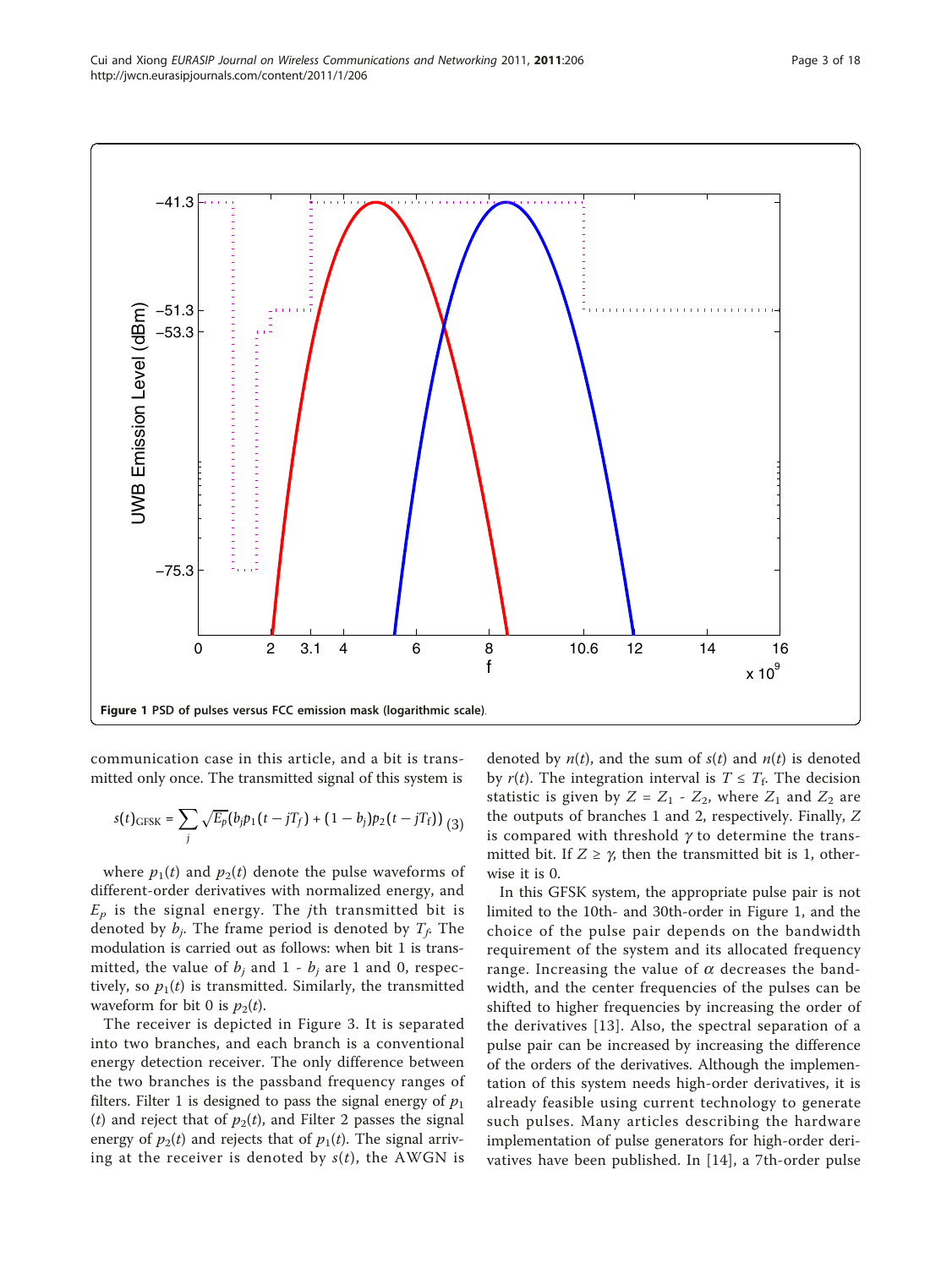<span id="page-3-0"></span>

generator is proposed, and the generator in [\[15](#page-17-0)] is capable of producing a 13th-order pulse. In [\[16](#page-17-0)], the center frequency of the generated pulse is 34 GHz.

In this article, the performance of this new system is compared to existing systems, and the models of these systems are simply described as follows. When the transmitted data is 0, the OOK system does not transmit a signal, so it has difficulty to achieve synchronization, especially when a stream of zeros is transmitted [[9\]](#page-17-0). Therefore, it is not compared in this article.

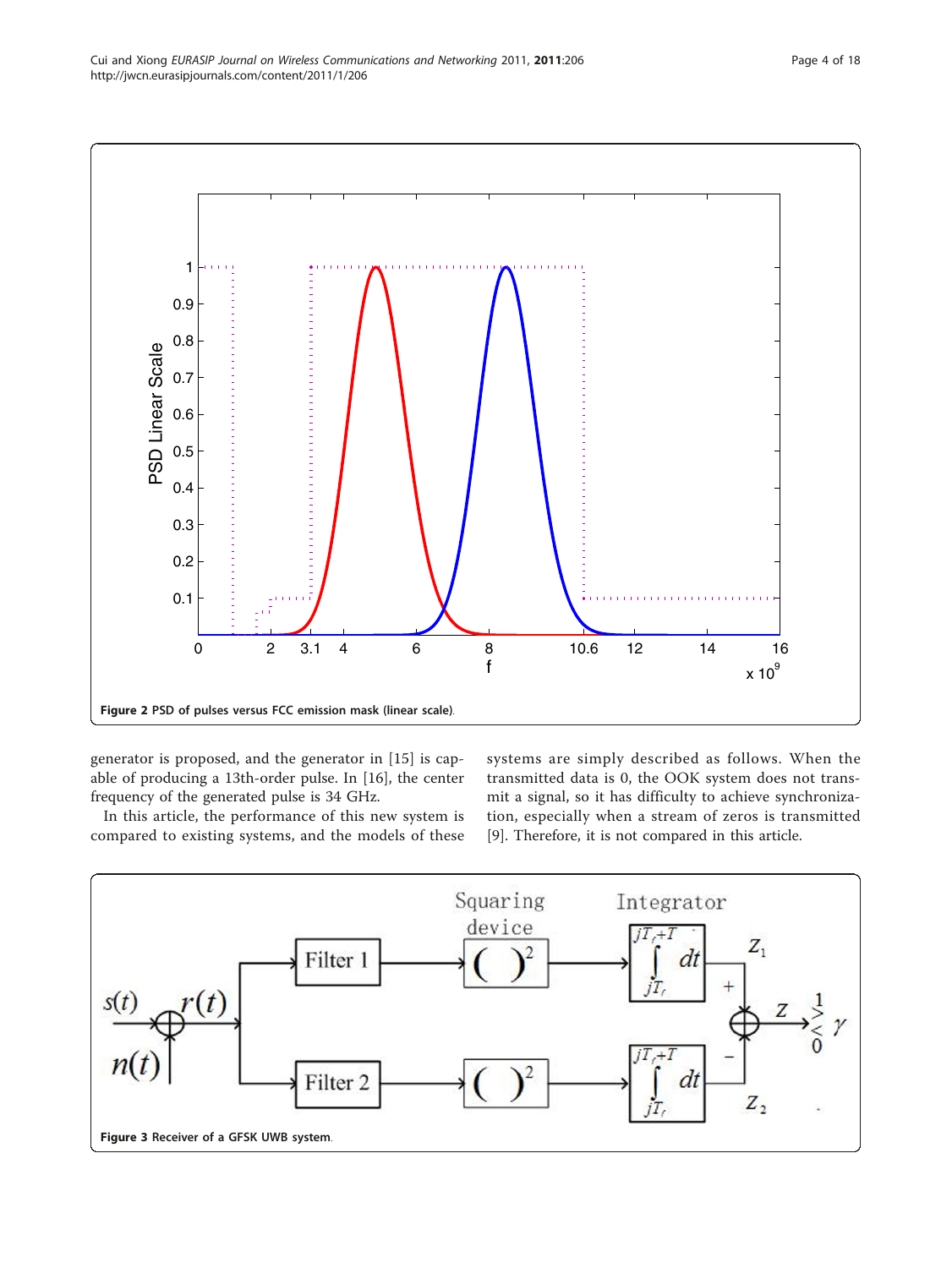#### 2.2 System model of PPM

The transmitted signal of a PPM system is [\[1](#page-17-0)]

$$
s(t)_{PPM} = \sum_{j} \sqrt{E_p} p(t - jT_f - \delta b_j)
$$
 (4)

where  $\delta$  is called the modulation index, and the pulse shift amount is determined by  $\delta b_i$ . Other parameters have the same meaning as (3). At the receiver, after the received signal pass through a square-law device and an integrator, the decision statistic  $Z$  is obtained as  $[17]$  $[17]$  $[17]$ 

$$
Z = Z_1 - Z_2 = \int_{jT_f}^{jT_f+T} r^2(t)dt - \int_{jT_f+\delta}^{jT_f+\delta+T} r^2(t)dt
$$
 (5)

where  $T \leq \delta$  denotes the length of integration interval. The decision threshold of PPM is  $\gamma = 0$ . If  $Z \ge \gamma = 0$ , the transmitted bit is 0, otherwise it is 1.

#### 2.3 Parameters

Some parameter values are given below, and these values are used later in simulation. We can use the symbolic calculation tool MAPLE to perform  $\frac{d^{10}}{dt^{10}}(\frac{\sqrt{2}}{\alpha}e^{\frac{-2\pi t^2}{\alpha^2}})$ and  $\frac{d^{30}}{dt^{30}}(\frac{\sqrt{2}}{\alpha}e^{\frac{-2\pi t^2}{\alpha^2}})$  to obtain the 10th- and 30th-order derivatives, where  $\frac{\sqrt{2}}{\alpha}e^{\frac{-2\pi t^2}{\alpha^2}}$  is the Gaussian pulse [\[13\]](#page-17-0).

The equations for the 10th- and 30th-order derivatives are obtained as follows:

$$
s(t)_{10} = \left(-967680 + \frac{19353600\pi t^2}{\alpha^2} -\frac{51609600\pi^2 t^4}{\alpha^4} + \frac{41287680\pi^3 t^6}{\alpha^6} -\frac{11796480\pi^4 t^8}{\alpha^8} + \frac{1048576\pi^5 t^{10}}{\alpha^{10}}\right)e^{\frac{-2\pi t^2}{\alpha^2}}
$$
(6)

$$
\begin{aligned} s(t)_{30} & = \left(-6646766139202842132480000 + \frac{398805968352170527948800000\pi^2 t^2}{\omega^4}\right.\\ & \left. - \frac{3722189037953591594188800000\pi^2 t^4}{\omega^4} + \frac{12903588664905784193187840000\pi^3 t^6}{\omega^6}\right.\\ & \left. - \frac{22120437711267058616893440000\pi^4 t^8}{\omega^2} + \frac{41628872428794457314295808000\pi^5 t^1}{\omega^4}\right.\\ & \left. - \frac{1308407532602701402603520000\pi^6 t^{12}}{\omega^4} + \frac{518574363927136837073920000\pi^7 t^{14}}{\omega^4}\right.\\ & \left. - \frac{1382864970472372895219712000\pi^8 t^{16}}{\omega^4} + \frac{255073327929584582131712000\pi^9 t^{18}}{\omega^4}\right.\\ & \left. - \frac{3196715721218052479795200\pi^m t^{20}}{\omega^{44}} + \frac{2767719239147883331584000\pi^{11} t^{22}}{\omega^6}\right.\\ & \left. - \frac{160447492124514975744000\pi^{12} t^{24}}{\omega^{24}} + \frac{5924215093828245258240\pi^{13} t^{26}}{\omega^6}\right) e^{\frac{-2\pi t^2}{\omega^6}}\\ & \left. - \frac{125380218625994608640\pi^{14} t^{28}}{\omega^{24}} + \frac{11529215946086849076\
$$

where (6) and (7) are the equations of the 10th- and 30th-order derivatives of the Gaussian pulse. These two equations are the simplified versions of the original ones obtained from MAPLE. The common factors of the terms in parentheses of (6) and (7) are  $\frac{\sqrt{2}\pi^5}{\alpha^{11}}$  and  $\frac{\sqrt{2}\pi^{15}}{\alpha^{31}}$ , respectively. They are constants and do not affect the waveform shapes, so they been removed to simplify

equations. The value of  $\alpha$  is set to 0.365  $\times$  10<sup>-9</sup> and the width of the pulses are chosen to be  $2.4\alpha = 0.876 \times 10^{-9}$ = 0.876 ns (the detailed method to choose pulse width for a shaping factor  $\alpha$  can be found from Benedetto and Giancola [\[13](#page-17-0)]). For GFSK, we use the 10th-order derivative to transmit bit 1, and the 30th-order to transmit bit 0. For PPM, we use the 10th-order derivative.

# 3 BER performance in AWGN channels

### 3.1 BER performance of GFSK in AWGN channels

In Figure [3](#page-3-0),  $Z_1$  and  $Z_2$  are the outputs of conventional energy detectors, and they are defined as chi-square variables with approximately a degree of 2TW [[18\]](#page-17-0), where  $T$  is the integration time and  $W$  is the bandwidth of the filtered signal. A popular method for energy detection, called Gaussian approximation, has been developed to simplify the derivation of the BER formula. When 2TW is large enough, a chi-square variable can be approximated as a Gaussian variable. This method is commonly used in energy detection communication systems [[5,17,19](#page-17-0),[20\]](#page-17-0). The mean value and variance of this approximated Gaussian variable are [\[21](#page-17-0)]

$$
\mu = N_0 T W + E \tag{8}
$$

$$
\sigma^2 = N_0^2 TW + 2N_0E \tag{9}
$$

where  $\mu$  and  $\sigma^2$  are the mean value and variance, respectively. The double-sided power spectral density of AWGN is  $N_0/2$ , where  $N_0$  is the single-sided power spectral density. The signal energy which passes through the filter is denoted by  $E$ . If the filter rejects all of the signal energy, then  $E = 0$ . In Figure [3,](#page-3-0) when bit 1 is transmitted, the signal energy passes through Filter 1 and is rejected by Filter 2. The probability density function (pdf) of  $Z_1$  and  $Z_2$  can be expressed as  $Z_1 \sim N(N_0TW + E_b, N_0^2TW + 2N_0E_b)$  and  $Z_2 \sim N(N_0TW, N_0^2TW)$ , where  $E_b$  denotes the bit energy. In this article, the same bit is not transmitted repeatedly, so  $E_b$  is used to replace E here. Since  $Z = Z_1$  $-Z_2$ , the pdf of Z is

$$
H_1: Z \sim N(E_b, 2N_0^2TW + 2N_0E_b)
$$
 (10)

Using the same method, the pdf of  $Z$  when bit 0 is transmitted is

$$
H_0: Z \sim N(-E_b, 2N_0^2TW + 2N_0E_b)
$$
 (11)

After obtaining the pdf of Z, we follow the method given in [\[19](#page-17-0)] to derive the BER formula. First, we calculate the BER when bits 0 and 1 are transmitted as follows: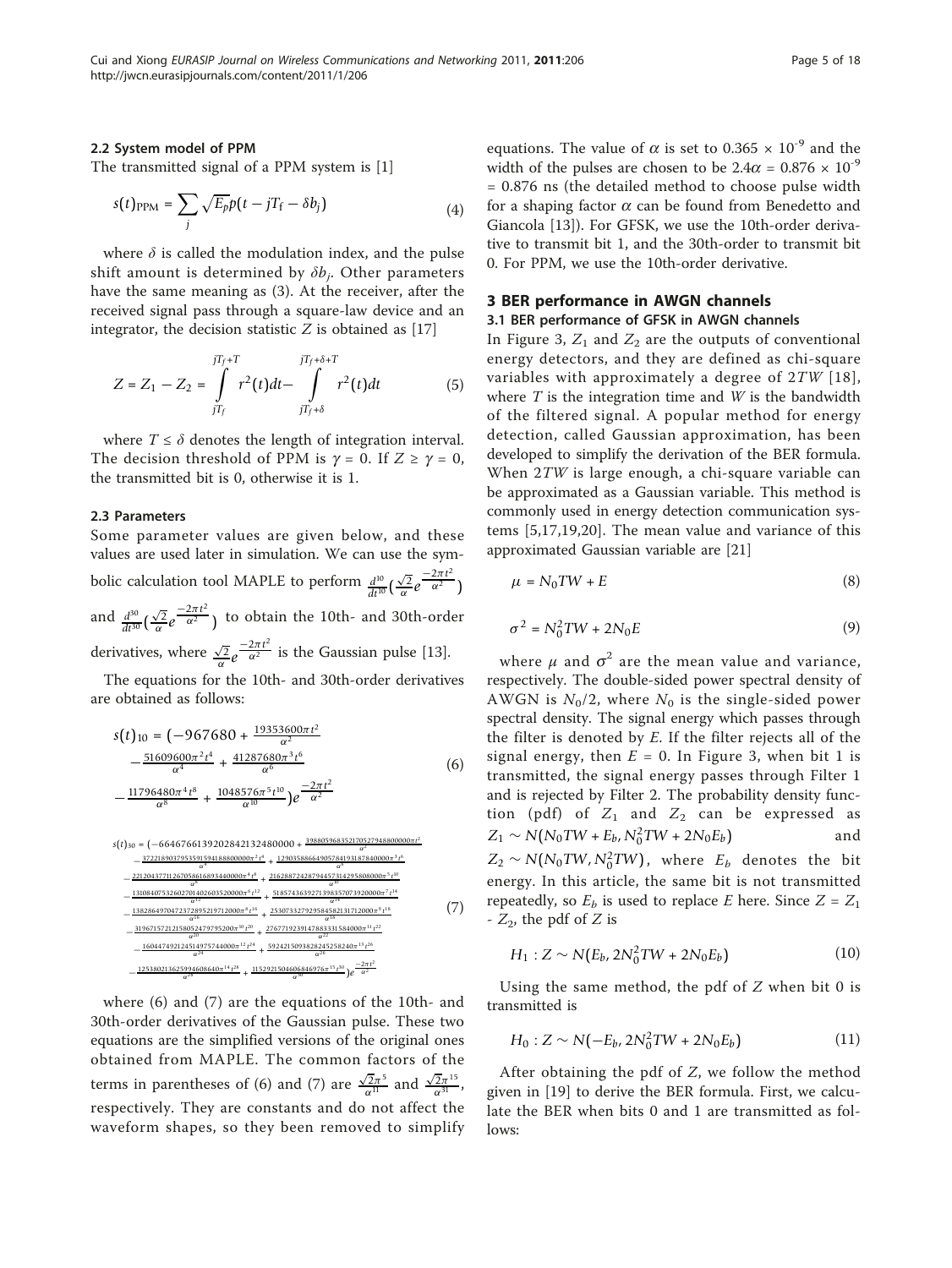$$
P_0 = \int_{\gamma}^{\infty} f_0(x) dx = \int_{\gamma}^{\infty} \frac{1}{\sqrt{2\pi}\sigma_0} e^{-\frac{(x-\mu_0)^2}{2\sigma_0^2}} dx \tag{12}
$$

$$
P_1 = \int_{-\infty}^{\gamma} f_1(x) dx = \int_{-\infty}^{\gamma} \frac{1}{\sqrt{2\pi}\sigma_1} e^{-\frac{(x-\mu_1)^2}{2\sigma_1^2}} dx \tag{13}
$$

where  $f_0(x)$  and  $f_1(x)$  denote the probability density functions, and  $\gamma$  denotes the decision threshold. From (10) and (11), it is straightforward to obtain  $\mu_0 = E_b$ ,  $\sigma_0^2 = 2N_0^2TW + 2N_0E_b$ ,  $\mu_1 = E_b$ ,  $\sigma_1^2 = 2N_0^2TW + 2N_0E_b$ .<br>Substituting these negative values into (12) and (12). Substituting these parameter values into (12) and (13), and then expressing  $P_0$  and  $P_1$  in terms of the complementary error function  $Q(.)$ , we obtain

$$
P_0 = Q((E_b + \gamma)/\sqrt{2N_0^2TW + 2N_0E_b})
$$
\n(14)

$$
P_1 = Q((E_b - \gamma)/\sqrt{2N_0^2TW + 2N_0E_b})
$$
\n(15)

The optimal threshold is obtained by setting  $P_0 = P_1$ [[5,19\]](#page-17-0)

$$
(E_b + \gamma)/\sqrt{2N_0^2TW + 2N_0E_b} = (E_b - \gamma)/\sqrt{2N_0^2TW + 2N_0E_b}
$$
 (16)

Solving equation (16), the optimal threshold is obtained as

$$
\gamma = 0 \tag{17}
$$

The total BER is  $P_e = 0.5(P_0 + P_1)$ . Since  $P_0 = P_1$ , it follows that  $P_e = P_0$ . Substituting (17) into (14), the total BER of GSFK in AWGN channels is

$$
P_e = Q\left(\frac{E_b/N_0}{\sqrt{2TW + 2E_b/N_0}}\right) \tag{18}
$$

#### 3.2 PPM in AWGN channels

The BER equation of ED PPM has been derived in [[5](#page-17-0)]. It has the same BER performance as GFSK systems. So (18) is valid for both GFSK and PPM systems.

#### 4 BER performance in multipath channels

In this section, the BER performances of PPM and GFSK in multipath channels are researched. The channel model of the IEEE 802.15.4a standard [[22\]](#page-17-0) is used in this article. After the signal travels through a multipath channel, it is convolved with the channel impulse response. The received signal becomes

$$
r(t) = s(t) \otimes h(t) + n(t) \tag{19}
$$

where  $h(t)$  denotes the channel impulse response and  $n(t)$  is AWGN. The symbol ⊗ denotes the convolution operation. The IEEE 802.15.4a model is an extension of the Saleh-Valenzeula (S-V) model. The channel impulse response is

$$
h(t) = \sum_{l=0}^{L} \sum_{k=0}^{K} \alpha_{k,l} \exp(j\phi_{k,l}) \delta(t - T_l - \tau_{k,l})
$$
 (20)

where  $\delta(t)$  is Dirac delta function, and  $\alpha_{k, l}$  is the tap weight of the kth component in the lth cluster. The delay of the *l*th cluster is denoted by  $T_l$  and  $\tau_{k, l}$  is the delay of the kth multipath component relative to  $T_l$ . The phase  $\varphi_{k, l}$  is uniformly distributed in the range [0, 2 $\pi$ ].

#### 4.1 PPM in multipath channels

In PPM systems, the modulation index  $\delta$  in (4) must be chosen appropriately. If it is designed to be less than the maximum channel spread D, the cross-modulation interference (CMI) will occur [[17](#page-17-0),[20](#page-17-0),[23](#page-17-0)]. When CMI occurs, the system performance will be degraded greatly. Even increasing the transmitting power will not improve the performance because of the proportional increase of interference [[23](#page-17-0)]. The effect of  $\delta$  on BER performance of PPM has been analyzed in [[20](#page-17-0)]. But the BER equation in [[20\]](#page-17-0) is not expressed with respect to  $E_b/N_0$ . For convenience in the following analysis, the BER equation will be expressed in terms of  $E_b/N_0$  in this article. Figure [4](#page-6-0) is the frame structures of PPM in the presence of CMI.

The relationship of  $\delta$  with  $T_0$  and  $T_1$  is set to  $\delta = T_0 =$  $T_1$  as in [[17\]](#page-17-0), and  $T_0$  and  $T_1$  are the time intervals reserved for multipath components of bits 0 and 1, respectively.

Synchronization is assumed to be perfect here. When  $\delta$  is less than the maximum channel spread D, some multipath components of bit 0 fall into the interval  $T_1$ , and therefore CMI occurs. But the multipath components of bit 1 do not cause CMI. Some of them fall into the guard interval  $T_{\varrho}$ , which is designed to prevent inter-frame interference (IFI). The frame period is  $T_f$  =  $T_0 + T_1 + T_g$ . If  $T_g$  is chosen to be too large, it will waste transmission time. So we follow the method in [[17\]](#page-17-0) and set  $T_f = \delta + D$ . This will always achieve as high a data rate as possible without inducing IFI. And the integration time is set to  $T = T_0 = T_1 = \delta[17]$  $T = T_0 = T_1 = \delta[17]$  in this article.

When bit 0 is transmitted, the pdfs of  $Z_1$  and  $Z_2$  are

 $Z_1 \sim N(N_0TW + \beta_aE_b, N_0^2TW + 2N_0\beta_aE_b), Z_2 \sim N(N_0TW + \beta_bE_b, N_0^2TW + 2N_0\beta_bE_b).$ 

Since  $Z = Z_1 - Z_2$ , we have

$$
H_0: Z \sim N((\beta_a - \beta_b)E_b, 2N_0^2TW + 2N_0(\beta_a + \beta_b)E_b) (21)
$$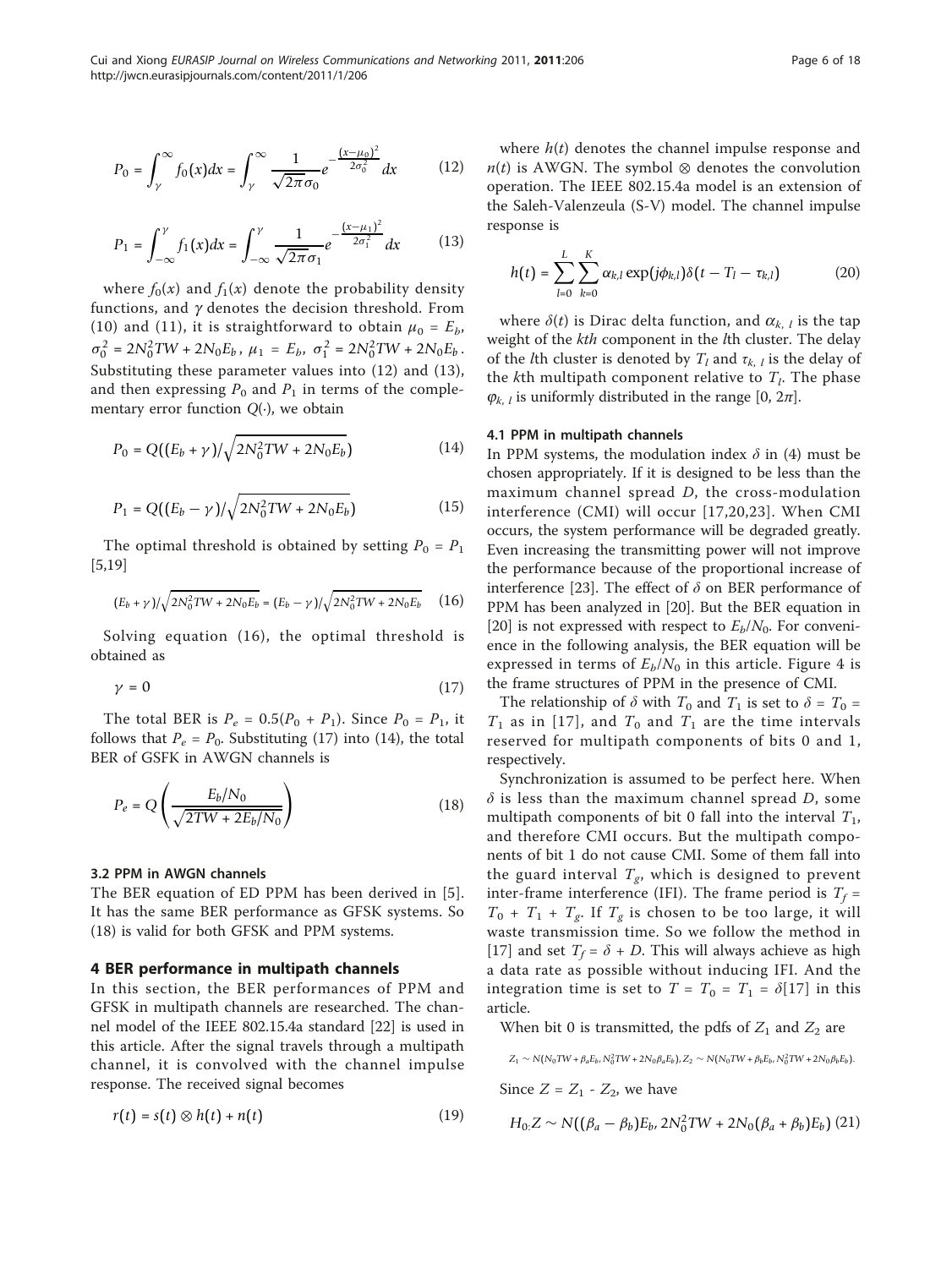<span id="page-6-0"></span>

where  $\beta_a = E_{T_0}/E_b$  and  $\beta_b = E_{T_1}/E_b$ . The meanings of  $E_{T_0}$  and  $E_{T_1}$  are the captured signal energies in integration interval  $T_0$  and  $T_1$ , respectively. The values of  $\beta_a$ and  $\beta_b$  are in the range [0, 1]. When bit 1 is transmitted, *E*<sub>*T*<sup>0</sup></sub> = 0, the pdfs become *Z*<sub>1</sub> ∼ *N*(*N*<sub>0</sub>*TW*, *N*<sub>0</sub><sup>2</sup>*TW*) and  $Z_2$  ∼ *N*(*N*<sub>0</sub>*TW* + *βaEb*, *N*<sub>0</sub><sup>2</sup>*TW* + 2*N*<sub>0</sub>*βaEb*). The pdf of *Z* is

$$
H_1 Z \sim N(-\beta_a E_b, 2N_0^2 TW + 2N_0 \beta_a E_b)
$$
 (22)

where the  $\beta_a$  in (22) has the same value as that in (21), but their meaning are different. In (22),  $\beta_a = E_T$ , /*E<sub>b</sub>*. Since the threshold is  $\gamma = 0$ , the BER formula of PPM is

$$
P_e = 0.5 \int_{-\infty}^{0} f_0(x) dx + 0.5 \int_{0}^{\infty} f_1(x) dx
$$
 (23)

where  $f_0(x)$  and  $f_1(x)$  are the pdfs corresponding to (21) and (22). Therefore, the BER is

$$
P_e = \frac{1}{2} Q \left( \frac{(\beta_a - \beta_b)(E_b/N_0)}{\sqrt{2TW + 2(\beta_a + \beta_b)(E_b/N_0)}} \right) + \frac{1}{2} Q \left( \frac{\beta_a(E_b/N_0)}{\sqrt{2TW + 2\beta_a(E_b/N_0)}} \right) \tag{24}
$$

When there is no CMI,  $\beta_a = 1$  and  $\beta_b = 0$ , (24) reduces to (18).

#### 4.2 GFSK in multipath channels

Figure 5 is the frame structure of GFSK in multipath channels. CMI does not occur in GFSK systems as it does in PPM systems. In order to compare GFSK to

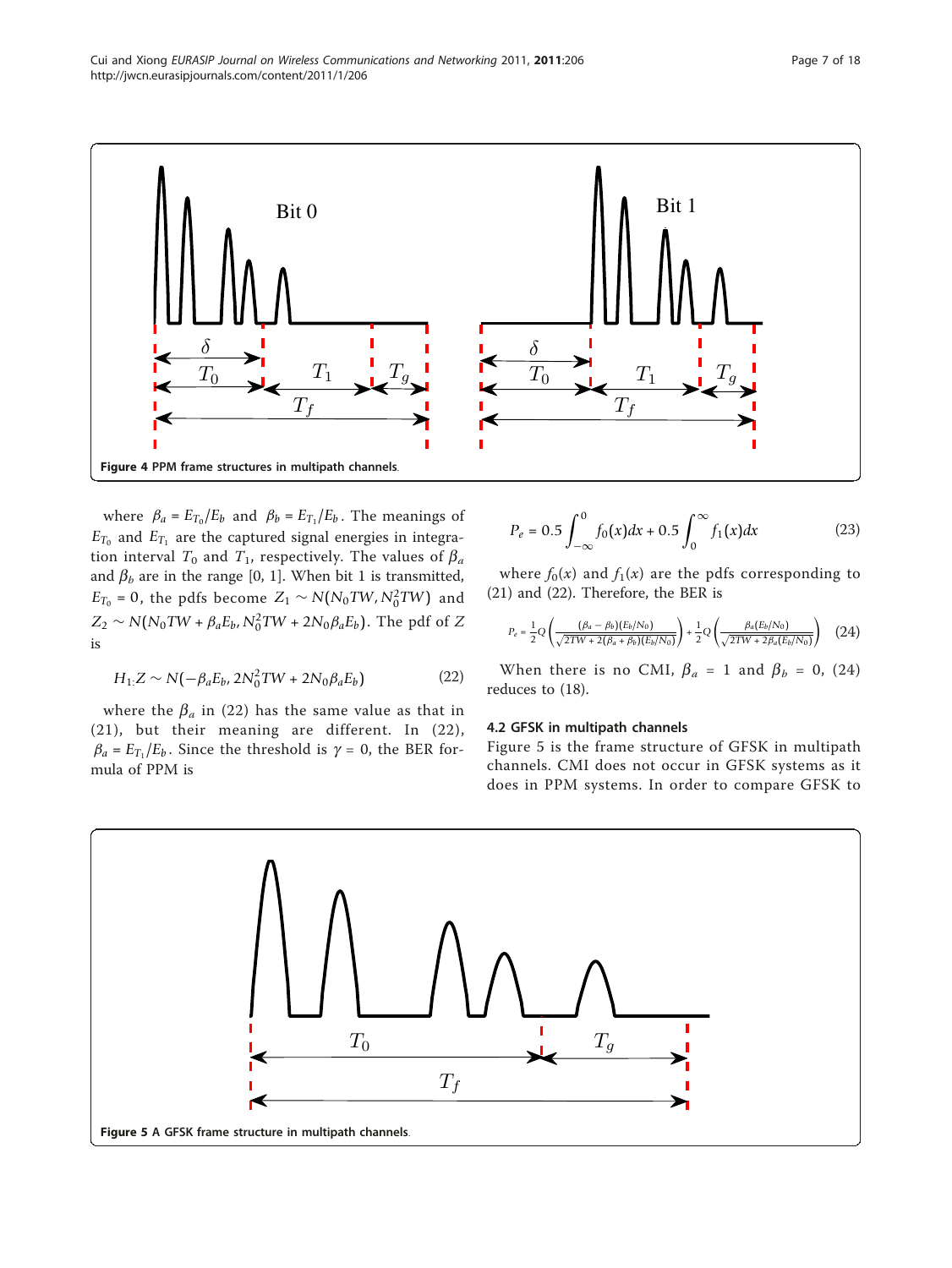PPM under the same energy capture condition, the integration interval  $T_0$  of GFSK has the same length as the  $T_0$  of PPM. Also synchronization is assumed to be perfect as in PPM. The guard interval is  $T_{\rm g}$ , and the frame period is set to  $T_f = T_0 + T_g = D$ . This will achieve the maximum data rate and prevent IFI simultaneously. This frame structure is applied to both bits 0 and 1. From Figure [5,](#page-6-0) it is straightforward to obtain the pdfs of Z when bits 1 and 0 are transmitted as follows:

$$
H_1: Z \sim N(\lambda E_b, 2N_0^2TW + 2N_0\lambda E_b)
$$
 (25)

$$
H_0: Z \sim N(-\lambda E_b, 2N_0^2 TW + 2N_0\lambda E_b)
$$
 (26)

where  $\lambda = E_{T_0}/E_b$ . Using (12) and (13), and following the method in Section 3.1, we obtain the decision threshold and BER

$$
\gamma = 0 \tag{27}
$$

$$
P_e = Q\left(\frac{\lambda E_b / N_0}{\sqrt{2TW + 2\lambda E_b / N_0}}\right)
$$
\n(28)

The channel model of IEEE 802.15.4a does not consider the antenna effect [[22](#page-17-0)], so we do not add the antenna effect into our analysis. Also the frequency selectivity is not considered in analysis. If antenna and frequency selectivity are considered, the path loss of signals for bits 1 and 0 are different. So the energies of bits 1 and 0 are different at the receiver side. The threshold will not be 0 and the BER equation also will be different to (28). Because different antenna has different effect to signals, and frequency selectivity depends on the location of center frequency and signal bandwidth, we do not consider these two factors in the derivation of (28).

# 5 Performance analysis in the presence of synchronization errors

# 5.1 PPM performance in the presence of synchronization errors

Figure 6 depicts the PPM frame structures when synchronization errors ε occur. The modulation index is set to  $\delta = D = T_0 = T_1$ , so no CMI occurs. Assuming that coarse synchronization has been achieved, the BER performance of PPM and GFSK are compared in the range  $\varepsilon \in [0, D/2]$ . To prevent IFI, the frame length is set to  $T_f = 2D + T_g$ , where the guard interval  $T_g$  equals to D/ 2, the maximum synchronization error used in this article. When bit 0 is transmitted, we have  $Z_1 \sim N(N_0TW + \eta E_b, N_0^2TW + 2\eta E_bN_0)$  and  $Z_2$  ∼ *N*(*N*<sub>0</sub>*TW*, *N*<sub>0</sub><sup>2</sup>*TW*). The pdf of *Z* is

$$
H_0: Z \sim N(\eta E_b, 2N_0^2 TW + 2\eta E_b N_0)
$$
 (29)

where  $\eta = E_{T_0}/E_b$ , and  $E_{T_1} = 0$ . When bit 1 is transmitted, we have  $Z_1 \sim N(N_0TW + (1 - \eta)E_b, N_0^2TW + 2(1 - \eta)E_bN_0)$ and  $Z_2 \sim N(N_0TW + \eta E_b, N_0^2TW + 2\eta E_bN_0)$ . And then we obtain

$$
H_1: Z \sim N((1-2\eta)E_b, 2N_0^2TW + 2E_bN_0)
$$
 (30)

where  $\eta$  in (30) has the same value as that in (29), but in (30),  $\eta = E_{T_1}/E_b$ , and  $E_{T_0} = (1 - \eta)E_b$ . Using (23), the

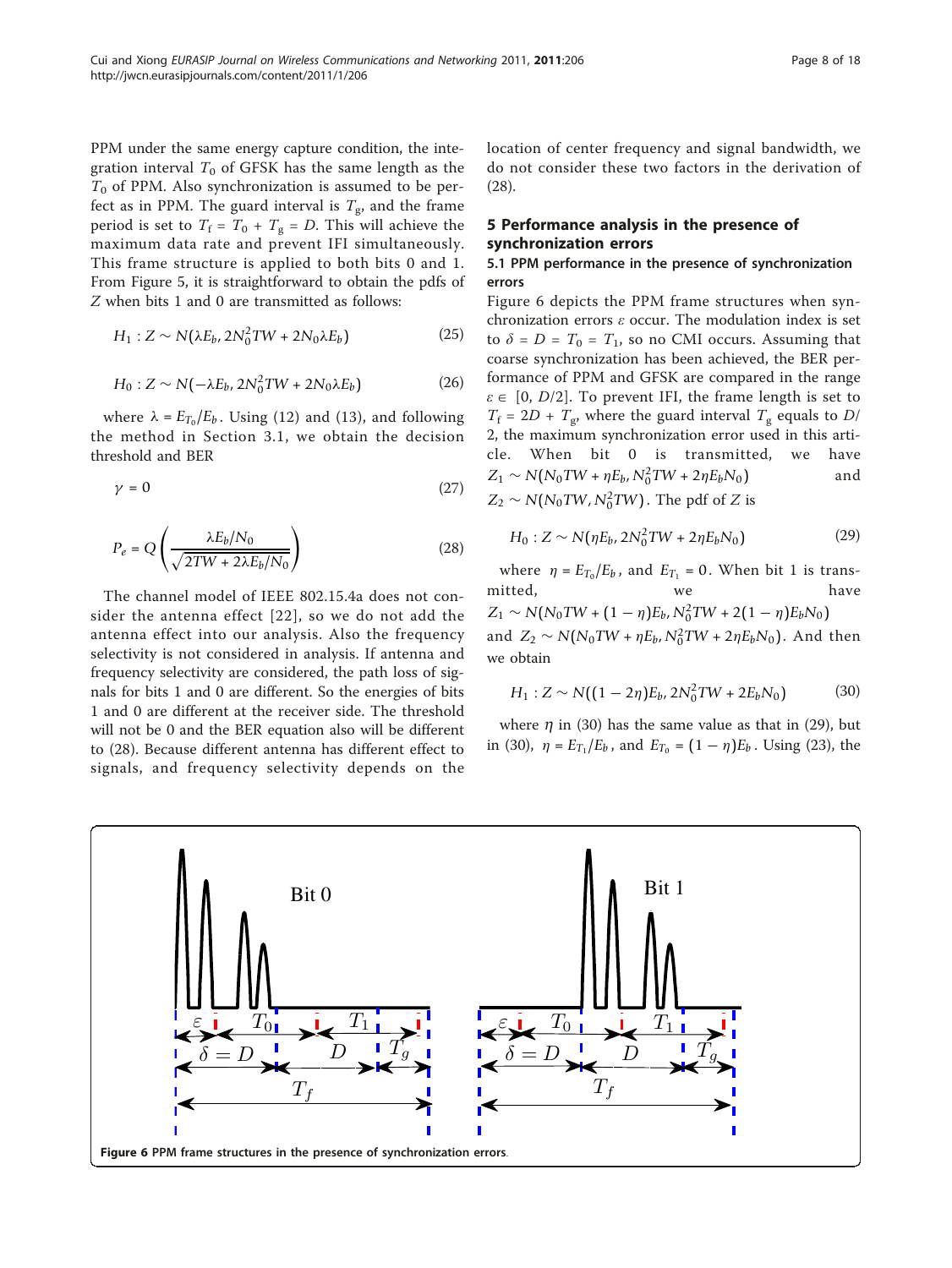total BER is

$$
P_e = \frac{1}{2} \mathcal{Q} \left( \frac{\eta E_b / N_0}{\sqrt{2TW + 2\eta E_b / N_0}} \right) + \frac{1}{2} \mathcal{Q} \left( \frac{(2\eta - 1) E_b / N_0}{\sqrt{2TW + 2E_b / N_0}} \right) (31)
$$

### 5.2 GFSK performance in the presence of synchronization errors

Figure 7 depicts the GFSK frame structure in the presence of synchronization errors. The integration interval  $T_0$  = D is the same as that of PPM. The frame length is  $T_f = T_g + D$ , where  $T_g = D/2$  as in Section 5.1. From Figure 7, the pdfs of Z are

$$
H_1: Z \sim N(\rho E_b, 2N_0^2 TW + 2N_0 \rho E_b)
$$
 (32)

$$
H_0: Z \sim N(-\rho E_b, 2N_0^2 TW + 2N_0 \rho E_b)
$$
\n(33)

where  $\rho = E_{T_0}/E_b$ . Using (12) and (13), and following the method in Section 3.1, the decision threshold, and total BER are

$$
\gamma = 0 \tag{34}
$$

$$
P_e = Q\left(\frac{\rho E_b / N_0}{\sqrt{2TW + 2\rho E_b / N_0}}\right)
$$
\n(35)

As in Section 4.2, we do not consider the effects of antenna and frequency selectivity in analysis.

#### 6 Numerical results and analysis

Figure [8](#page-9-0) shows the BER curves of GFSK systems in AWGN channels. In simulation, the bandwidth of the filters is 3.52 GHz, and the pulse duration is 0.876 ns. Analytical BER curves are obtained directly from (18). When 2TW is increased, there is a better match between the simulated and analytical curves, because the Gaussian approximation is more accurate under large  $2TW$  values [\[19](#page-17-0)]. After the bandwidth W is chosen, the only way to change 2TW is to change the length of integration time T. Therefore, when T is increased, the Gaussian approximation is more accurate. However, increasing T degrades BER performance because more noise energy is captured. When an UWB signal passes through a multipath channel, the large number of multipath components result in a very long channel delay. In order to capture the effective signal energy, the integration interval must be very long. This is why Gaussian approximation is commonly used in UWB systems. In the following, we will compare the BER performance of GFSK and PPM in multipath channels and in the presence of synchronization errors. We will use CM1, CM3, and CM4 of IEEE 802.15.4a [\[22](#page-17-0)] in simulation.

Figures [9](#page-9-0) and [10](#page-10-0) show the BER performance comparisons of GFSK and PPM in multipath channels. The CM4 model is used in simulation. Synchronization is perfect, and the maximum channel spread  $D$  is truncated to 80 ns. The frame length is designed using the method mentioned in Section 4, so IFI is avoided in simulation. In this article,  $\delta = T_0 = T_1$  for PPM, and the  $T_0$  of GFSK equals the  $T_0$  of PPM. In the following, when a value of  $\delta$  is given, it implies that  $T_0$  and  $T_1$  also have the same value. The analytical BER curves of PPM and GFSK are obtained directly from (24) and (28), respectively. In these two equations, we need to know

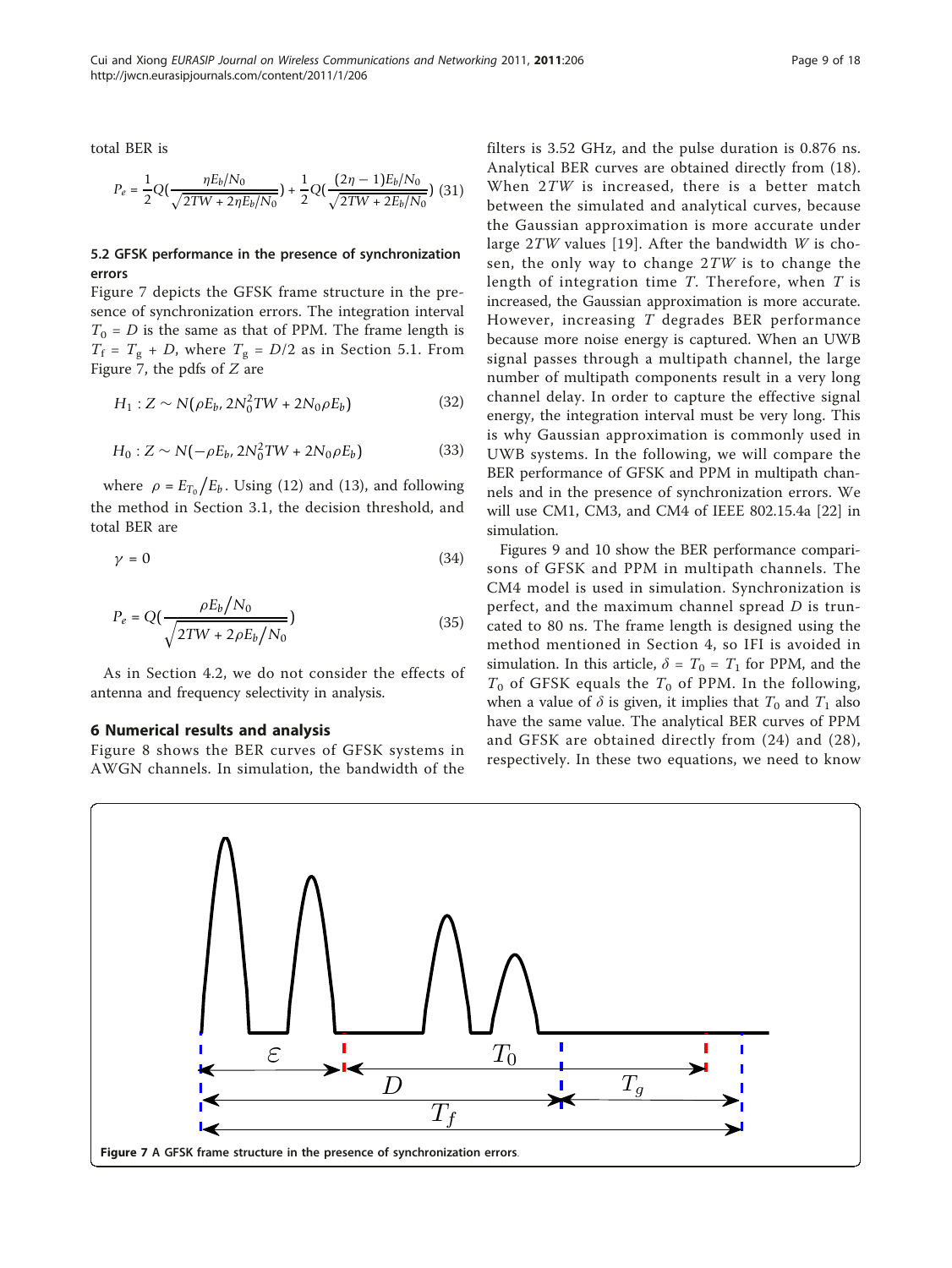<span id="page-9-0"></span>

the values of parameter  $\beta_a$ ,  $\beta_b$  and  $\lambda$ . There is no mathematical formula to calculate the captured energy as a function of the length of the integration interval for IEEE 802.15.4a channel. We use a statistic method to obtain values for the above parameters. Firstly, we use the MATLAB code in [[22\]](#page-17-0) to generate realizations of the channel impulse response  $h(t)$ . Then we calculate the ratio of energy in a specific time interval to the total energy of a channel realization to obtain values for these

parameters. These values are substituted into (24) and (28) to achieve the analytical BER. Both the simulated and the analytical BER are obtained by averaging over 100 channel realizations. In Figure 9, when  $\delta = 80$  ns, no CMI occurs and GFSK and PPM obtain the same BER. The analytical curves of GFSK and PPM match very well, as do the simulated curves. When  $\delta = 50$  ns, GFSK obtains better BER performance than PPM, and the improvement is approximately 0.2 dB at BER =  $10^{-3}$ .

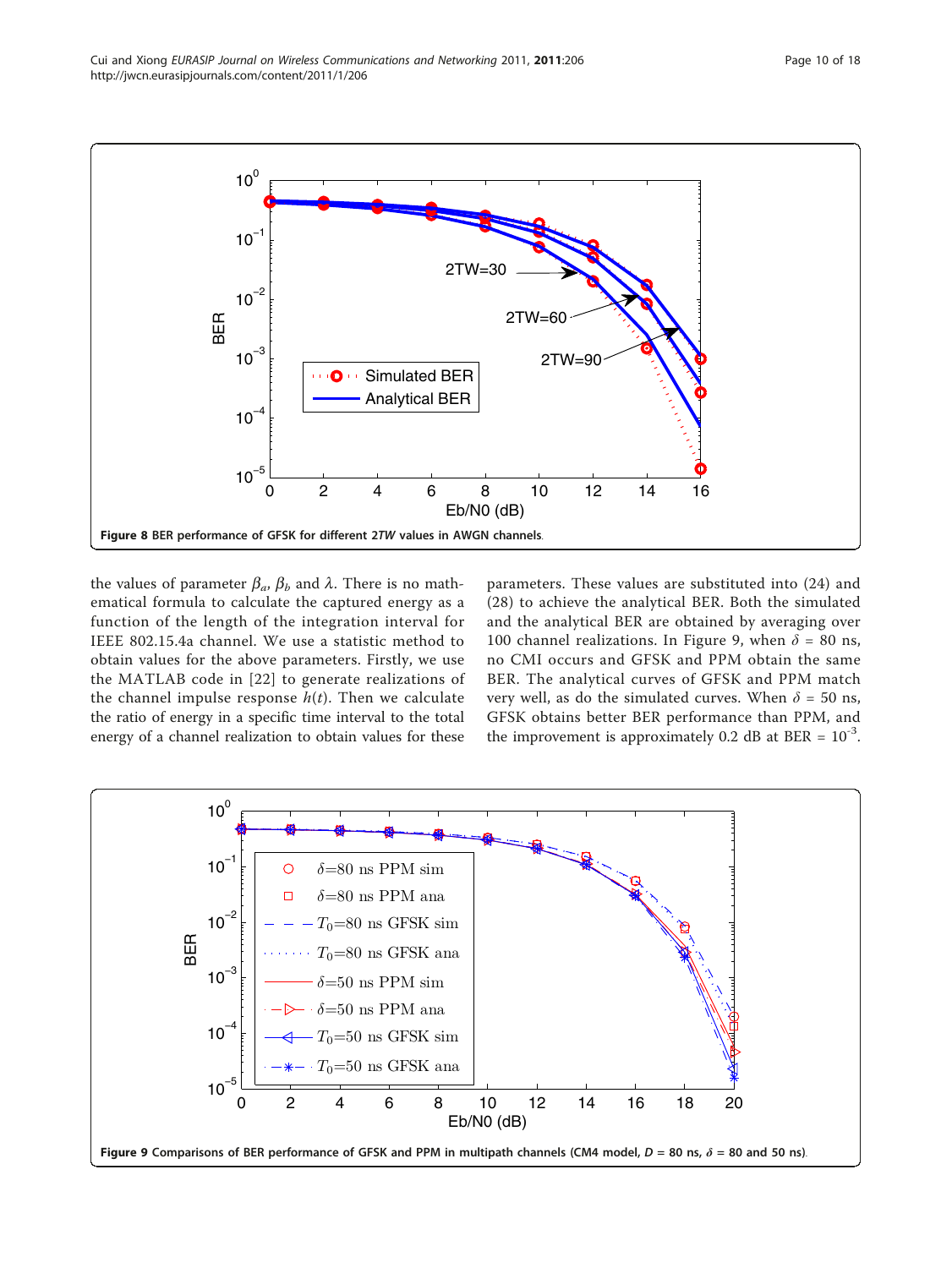<span id="page-10-0"></span>

The reason is that  $\delta$  is less than D, CMI occurs, and PPM performance is degraded. However, we can see from Figure [9](#page-9-0) that the performances of GFSK and PPM are improved compared to when  $\delta = 80$  ns. This phenomenon can be explained as follows. The multipath components existing in the time interval between 50 and 80 ns include low signal energy, so the integrators capture more noise energy than signal energy in this interval. In Figure 10, when  $\delta$  = 42 ns, GFSK obtains approximately 1.2 dB improvement at BER =  $10^{-3}$ . When  $\delta$  = 30 ns, GFSK requires an increase of  $E_b/N_0$ approximately 0.7 dB to maintain  $BER = 10^{-3}$ , but PPM can not achieve this BER level and exhibit a BER floor. The BER performance of PPM cannot be improved by increasing the signal transmitting power. The reason is that when the signal power is increased, CMI is increased proportionally [[23](#page-17-0)]. Unlike PPM, however, GFSK still achieves a good BER performance when the signal transmitting power is increased.

Figures [11](#page-11-0) and [12](#page-11-0) show the comparisons of BER performance when synchronization errors occur. In simulation, the modulation index  $\delta$  is set to the maximum channel spread  $D = 80$  ns, so no CMI is in simulation. The frame structure is designed by following the method mentioned in Section 5, so IFI is avoided in simulation. The analytical BER curves are obtained directly from (31) and (35), and the values for parameters  $\eta$  and  $\rho$  in (31) and (35) are obtained using the statistic method similar to the one described above. Both the simulated and analytical BERs are obtained by averaging over 100 channel realizations. In Figure [11](#page-11-0), when  $\varepsilon = 0$  ns, no synchronization error occurs, and GFSK and PPM achieve the same BER performance. When  $\varepsilon = 2$  ns, GFSK has better BER performance than PPM. The improvement at BER =  $10^{-3}$  is approximately 1 dB. In Figure [12](#page-11-0), when  $\varepsilon = 3$  ns, GFSK obtains approximately 2.5 dB improvement at BER =  $10^{-3}$ . When  $\varepsilon = 10$  ns, the BER of PPM is extremely bad and exhibits a BER floor because of severe synchronization errors, but GFSK still achieves a good BER.

In Figures [13, 14](#page-12-0), [15](#page-13-0), and [16](#page-13-0), the BER performances of GFSK and PPM are compared in CM1 model. The maximum channel spread of CM1 model is truncated to 80 ns. In Figures [13](#page-12-0) and [14](#page-12-0), the comparisons of BER performance in multipath channels are shown. In Figure [13,](#page-12-0) the  $\delta$  values are 80 and 55 ns, respectively. When  $\delta$ = 80 ns, GFSK and PPM achieve the same BER performance. When  $\delta$  = 55 ns, GFSK achieves approximately 0.6 dB improvement at BER =  $10^{-3}$ . In Figure [14,](#page-12-0) when  $\delta$  = 53 ns, GFSK achieves approximately 6.2 dB improvement at BER =  $10^{-3}$ . When  $\delta$  = 50 ns, GFSK still achieves a good BER performance. However, PPM exhibits a BER floor. Figures [15](#page-13-0) and [16](#page-13-0) show the comparison of BER performance in the presence of synchronization errors. In Figure [15,](#page-13-0) when  $\varepsilon = 0$  ns, GFSK and PPM achieve the same BER performance. When  $\varepsilon = 0.1$  ns, PPM has already exhibited a BER floor. In Figure [16](#page-13-0),  $\varepsilon = 0.5$  and 1 ns, respectively. The BER curves of PPM all exhibit BER floors. However, GFSK still achieves good BER performance. In CM1 model, there exists a line of sight (LOS) component, and it includes great energy of the signal. A small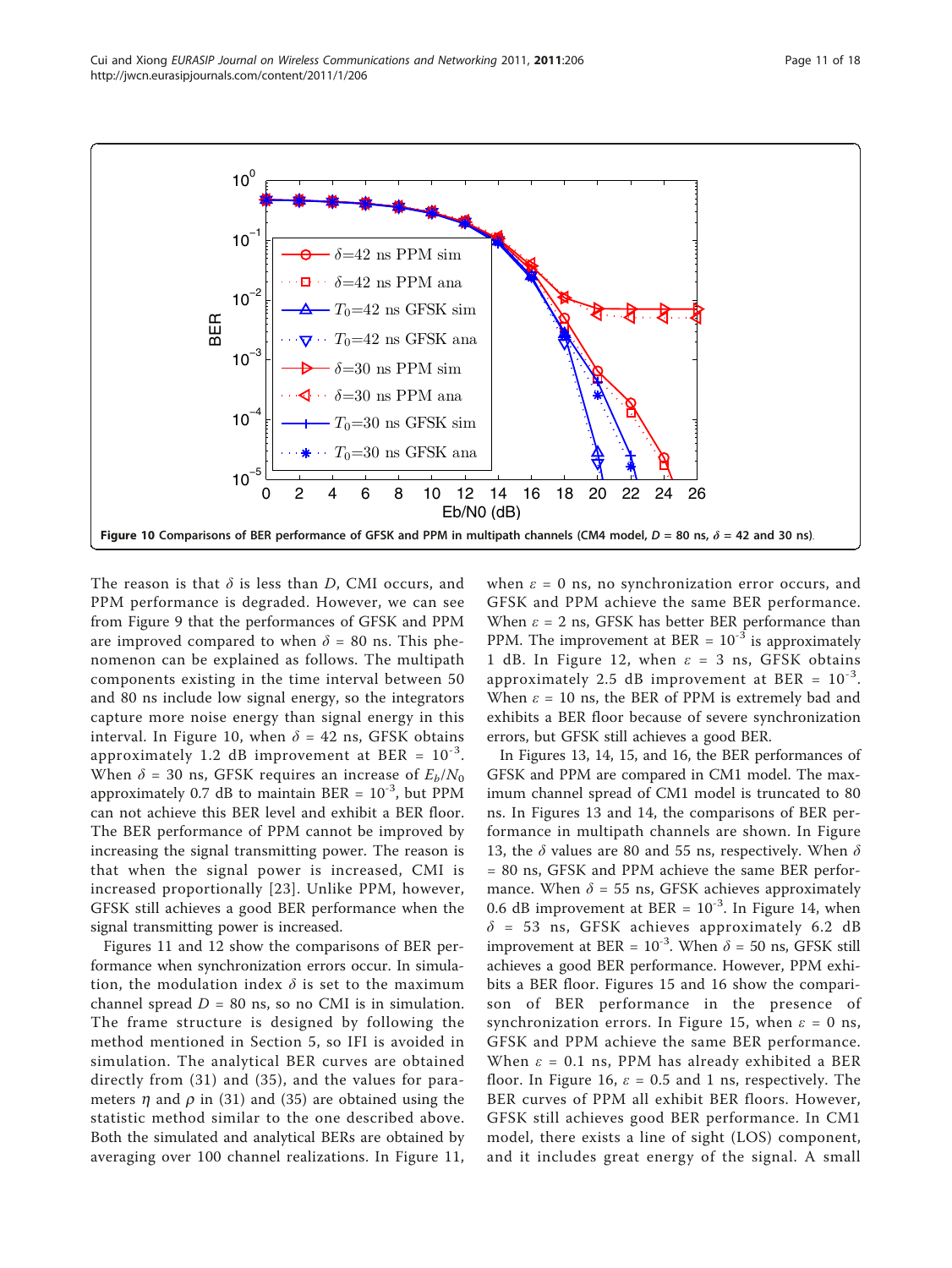<span id="page-11-0"></span>

synchronization error also can lead to a great performance degradation of PPM, since the signal energy of LOS component falls into wrong integration interval. In Figures [17, 18,](#page-14-0) [19,](#page-15-0) and [20](#page-15-0), the BER performance of GFSK and PPM are compared in CM3 model. The maximum channel spread of CM3 is truncated to 80 ns. In Figures [17](#page-14-0) and [18,](#page-14-0) the comparisons of BER performance

in multipath channels are shown. In Figure [17](#page-14-0), when  $\delta$ = 80 ns, GFSK and PPM achieve the same BER performance. When  $\delta = 44$  ns, GFSK achieves 1.7 dB improvement at BER =  $10^{-3}$ . In Figure [18](#page-14-0), when  $\delta$  = 20 ns, GFSK achieves 3.7 dB improvement at BER =  $10^{-3}$ . When  $\delta$  = 15 ns, GFSK only needs an increase of 0.4 dB to maintain BER =  $10^{-3}$ . However, PPM exhibits a BER

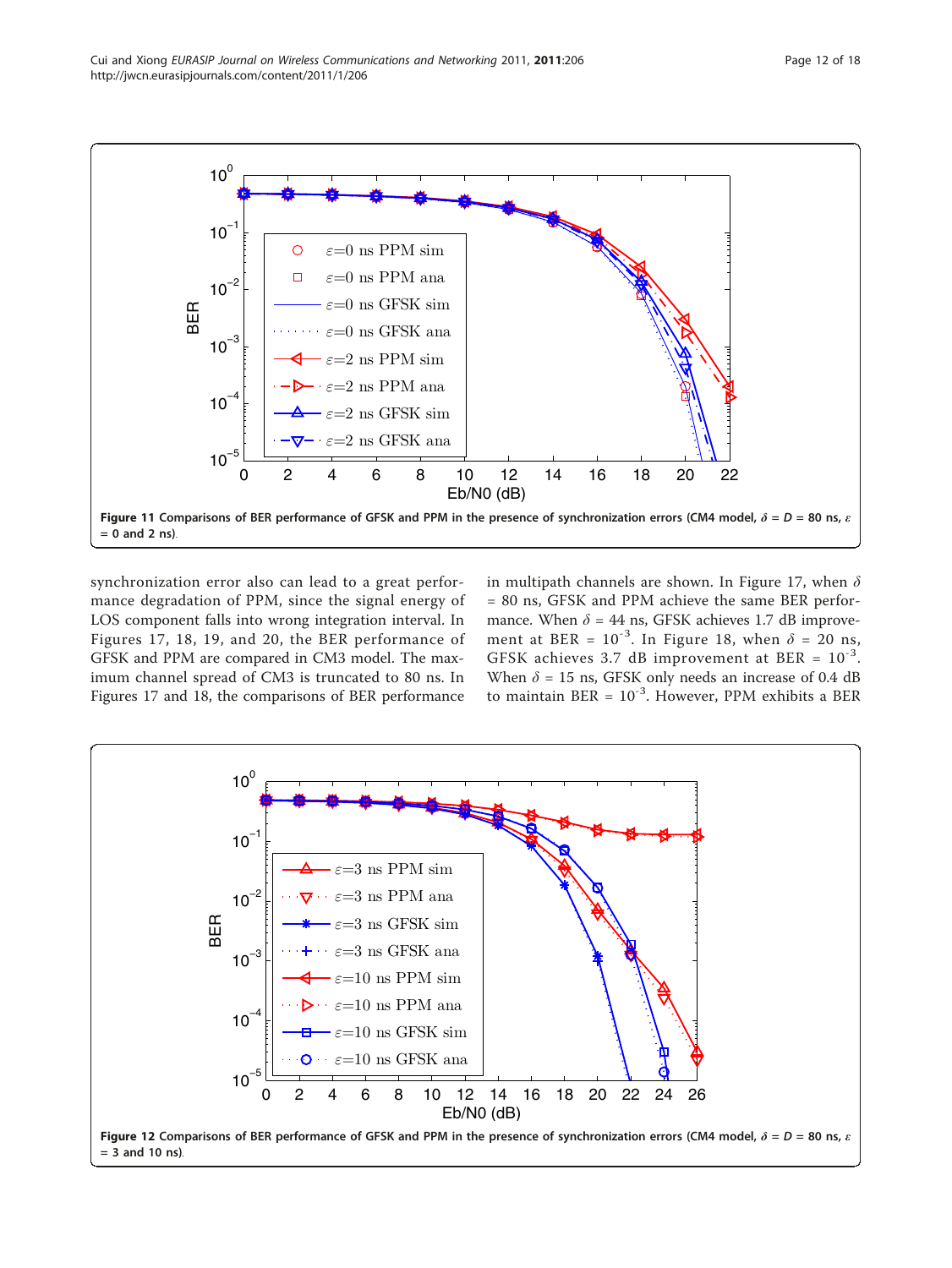<span id="page-12-0"></span>

floor. In Figures [19](#page-15-0) and [20](#page-15-0), the BER performances are compared in the presence of synchronization errors. In Figure [19](#page-15-0), when  $\varepsilon = 0$  ns, GSFK and PPM achieve the same BER performance. When  $\varepsilon = 0.05$  ns, GFSK achieves approximately 1.5 dB improvement at BER =  $10^{-3}$ . In Figure [20,](#page-15-0)  $\varepsilon = 0.1$  and 0.2 ns, respectively. The BER curves of PPM both exhibit BER floors. However, GFSK still achieves good BER performance. CM3 model

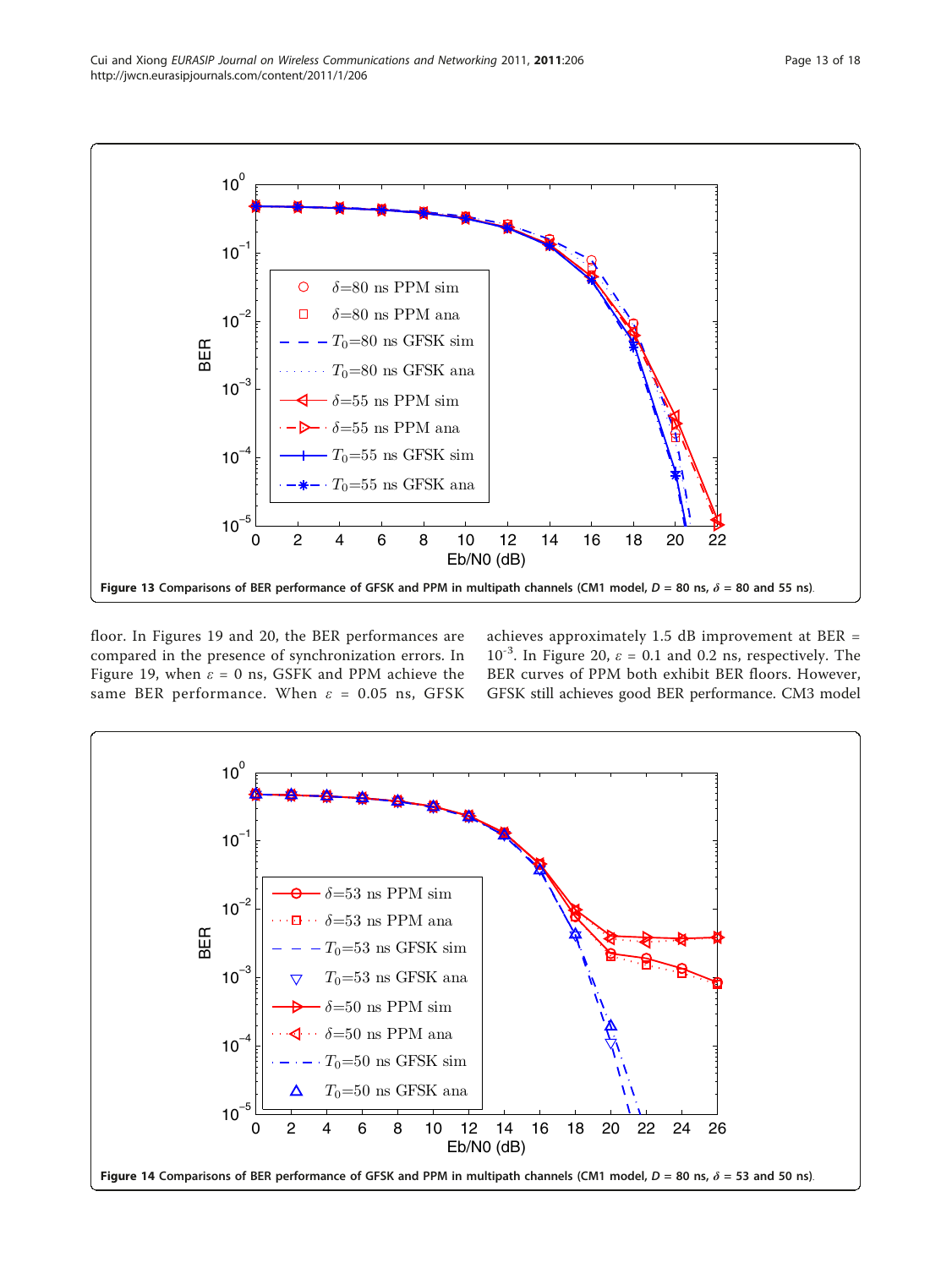<span id="page-13-0"></span>

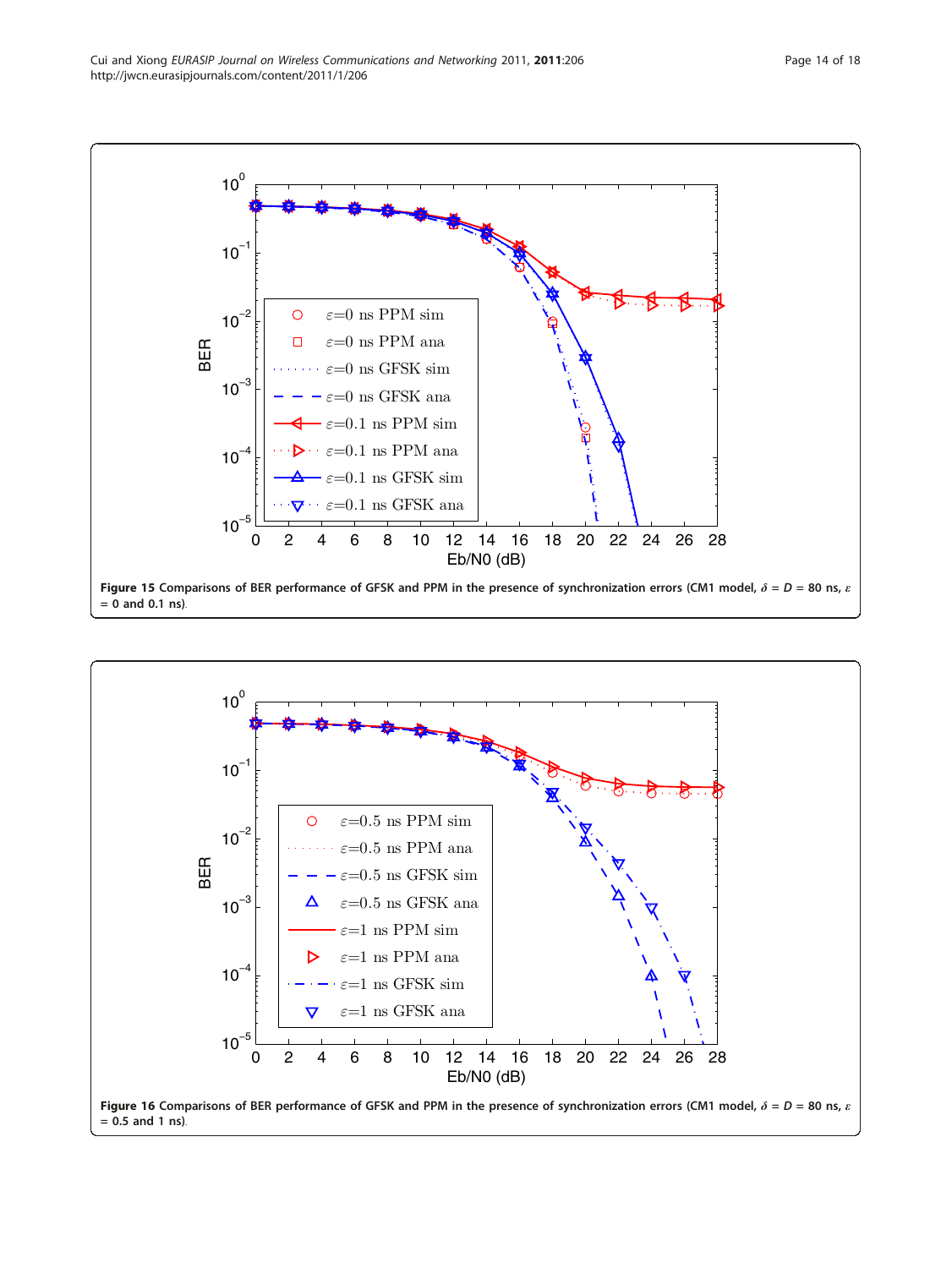<span id="page-14-0"></span>

also includes an LOS component, and PPM is very sensitive to synchronization errors in CM3. In a PPM system, modulation is achieved by shifting the pulse position, and the orthogonality of the signals is achieved in time domain. When CMI or synchronization errors occur, this orthogonality is easily destroyed. The orthogonality of a GFSK system is achieved in the frequency domain. Although the integration interval and

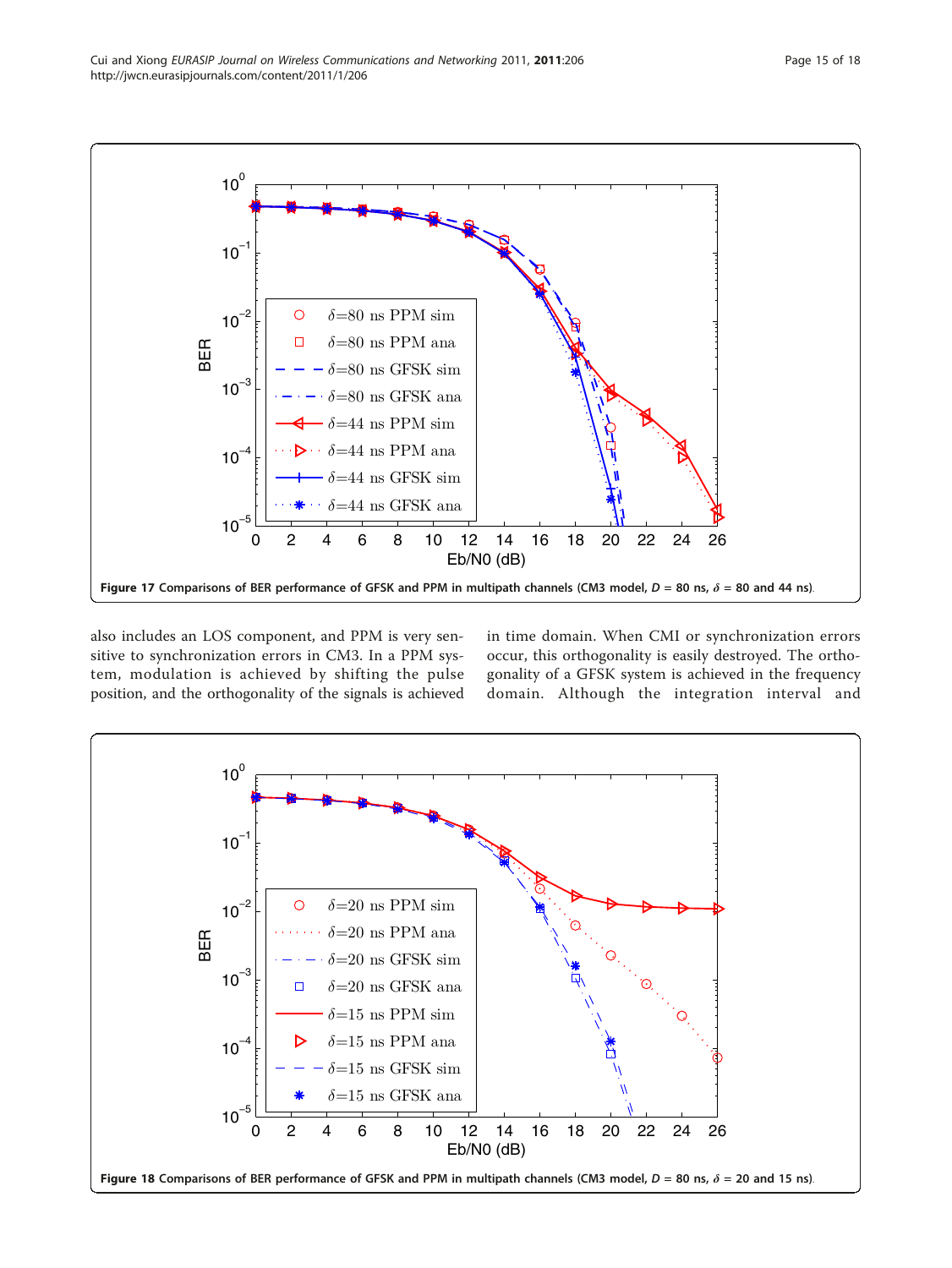<span id="page-15-0"></span>

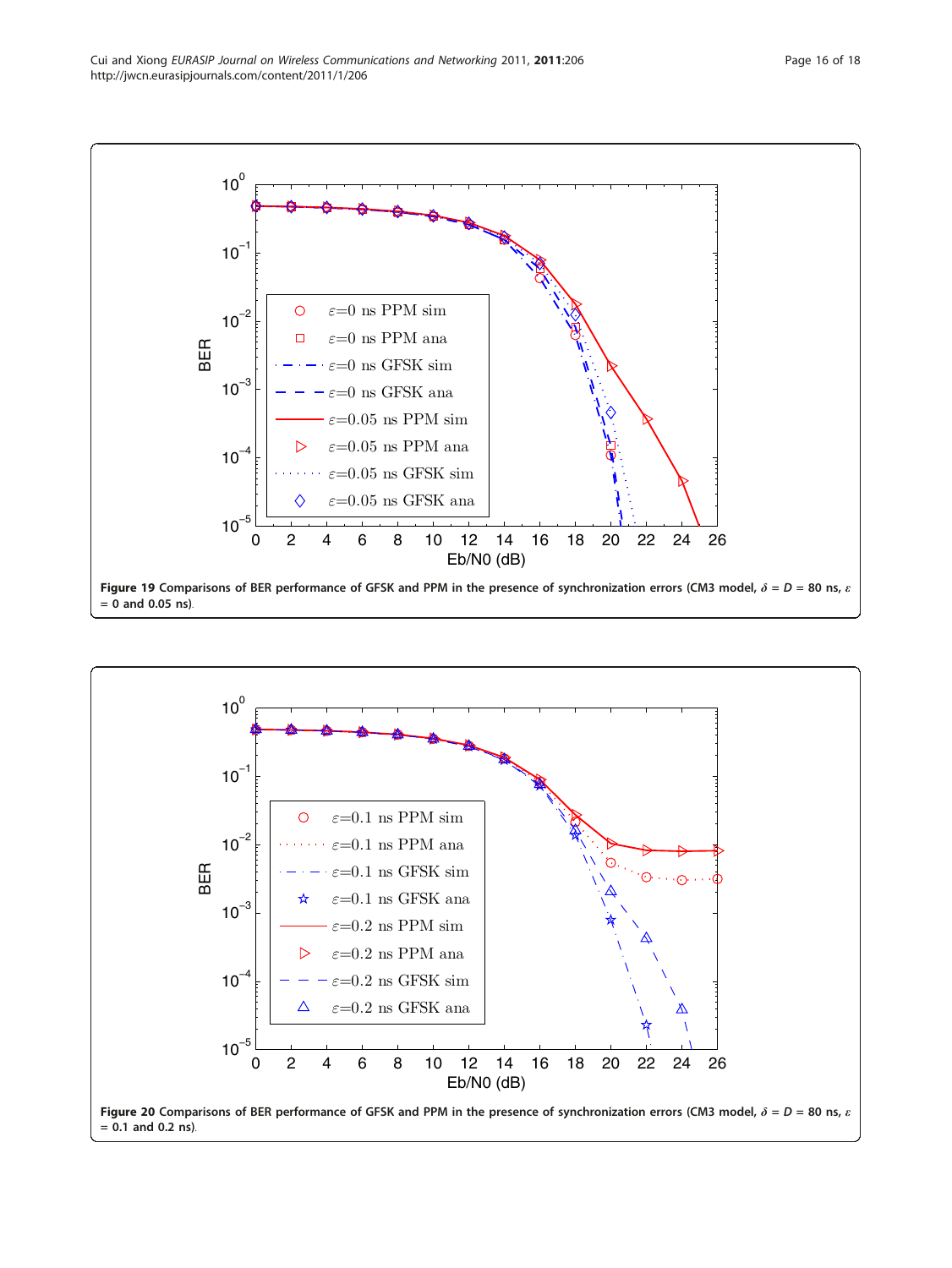synchronization error also affect performance of a GFSK system, its orthogonality is not affected by these two factors. This is why a GFSK system has better BER performance than a PPM system in the presence of CMI and synchronization errors. Since the usable frequency is constrained by many possible institutional regulations, such as FCC emission mask, we cannot enlarge the signal bandwidth to infinity. The maximum possible signal bandwidth of a single pulse in a GFSK system is at most one half of that of a PPM system. But this does not mean that the maximum possible data rate of a GFSK system is one half of that of a PPM system. In UWB channels, the multipath components are resolvable and not overlapped due to the extremely short pulse duration. And each pulse will generate many multipath components and the arriving time of each multipath component is not decided by the pulse but the channel environment. Usually, the maximum channel spread D is very long when compared to a single pulse duration. Although the single pulse duration of a GFSK system is twice that of a PPM system, but the values of  $D$  are almost the same. Because the multipath components in these two system arrive at the same time and the only difference is the duration of the pulses in these two systems. But the difference of the durations of the pulses in these two systems is very small when compared to maximum channel spread. If we chose the value of D from either GFSK or PPM systems as a common reference value, the signal energies of these two systems in the time interval  $[0, D]$  will be almost the same.

The tiny difference is no more than half of the energy of the last multipath component in this range. Usually, this multipath component includes very low signal energy, so the energy difference can be neglected. So we can obtain the same maximum channel spread for GFSK and PPM systems despite the pulse duration of a GFSK system is twice that of a PPM system. We also verify our conclusion using the Matlab code in [[22\]](#page-17-0) and these two systems both obtain the same values of  $D =$ 80 ns. However, the frame of a PPM system include two intervals,  $T_0$  and  $T_1$ , so its frame period is twice that of a GFSK system. This leads to the data rate in a PPM system will be half of that of a GFSK system.

Since GFSK does not suffer from CMI as PPM, it is more suitable for high data rate UWB systems than PPM. From the above simulation, we can know that GFSK still achieves a good BER performance when we chose a  $T_0$  value much smaller than maximum channel spread. However, PPM suffers from CMI, so the BER performance is considerably worse when  $\delta$  is smaller than maximum channel spread. The computation costs of GFSK and PPM are almost the same. PPM performs integration over two time intervals  $T_0$  and  $T_1$  and then subtracts the two outcomes from the integrator to

generate the decision variable. GFSK performs integration over two branches and subtracts the two outcomes from two integrators to generate the decision variable. The computation costs of these two systems are in the same rank. The difference is that GFSK needs two pulse generators at the transmitter and two branches at the receiver. However, this does not increase the complexity of GFSK too much. As mentioned above, many methods to generate different-order derivatives of the Gaussian pulse have been proposed and the cost of using two pulse generators is not expensive. Other components at the transmitter can be shared by these two pulse generators, such as the power amplifier and other baseband components. At the receiver side, the system needs two ED receiver branches which have filters with different frequency range. ED receiver has been a very mature technology for many years and the structure of the receiver is simple and easy to implement. Two branches in GFSK system do not increase the complexity of the receiver too much. One just adds another simple branch to the receiver and the cost is low. Especially, when the system uses digital receiver, the current semiconductor industry uses FPGA or ASIC to build the whole system on a single chip at a very low price. The hardware engineer only need to write computer program to implement the system by Verilog or VHDL language. The two branches of GFSK systems only need to create two instances of the single branch. And it will not occupy too much chip space. Usually the chip has much more redundant space than the actual requirement of the system and the additional branch just occupies the redundant space. We also can see many similar examples about two branches receiver, such as noncoherent receiver of conventional carrier-based FSK system. The complexity is not a problem in either these systems or our system.

The above analysis does not consider the possible effect of narrow band interference to our GFSK system. Narrow band interference will change the energy of signal spectra and lead to the unbalanced energy of pulse for bits 0 and 1. This can be resolved by using notch filter. There are many mature methods about using notch filter to mitigate the narrow band interference in UWB systems [[24](#page-17-0)-[30](#page-17-0)]. The system can transmit training sequence including both bits 0 and 1, and the training sequence is known by both transmitter and receiver. The receiver can detect the spectrum of interference signal by comparing the spectrum of received signal with a predefined pulse spectrum. If the interference signal is detected, the adaptive notch filter will work and adjust its coefficients to mitigate the spectrum of interference. Finally, the composite spectrum of received signal and interference signal is like the spectrum of the pulse we want. The above procedure will be performed in both